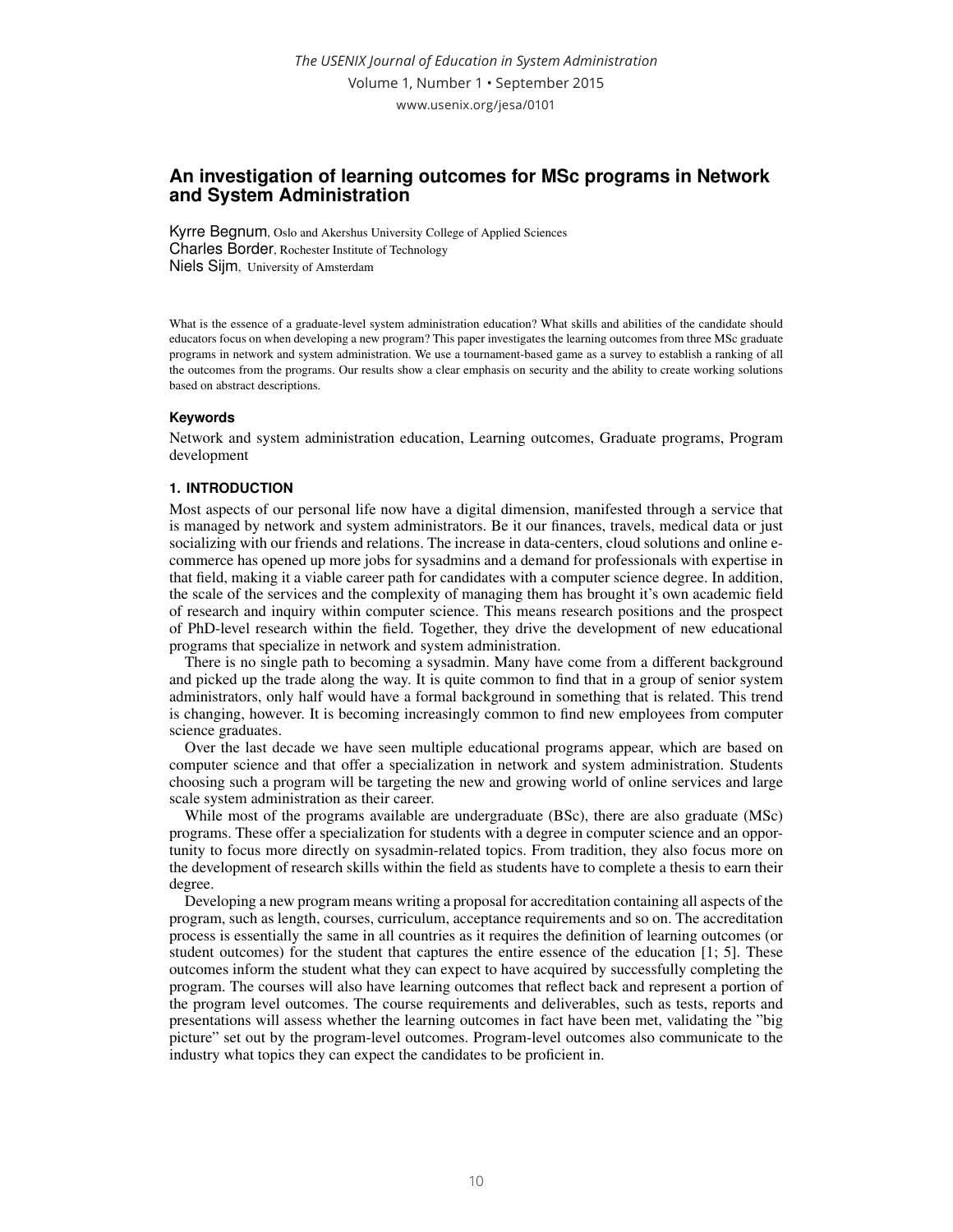

Fig. 1. The learning outcomes defined at the program level drive the learning outcomes, content and type of exercises etc. for the mandatory courses in the program.

In general, developing a program is a top-down process where you look at what overall learning outcomes the student should have and then what courses should cover these. For many established educations, such as teaching, nursing or engineering, the program level outcomes vary to a little degree. When developing a new program of the same topic, one therefore has a body of knowledge to lean on which has gone through accreditation. Today, in the case of a graduate program in system administration, the case is different. There is little comparison and standardization of graduate programs of this kind. This is unfortunate, as it is of little help for educators wanting to develop similar programs at their schools. Also, it makes it hard for the industry to engage in meaningful discussions about curriculum and courses, as they differ from program to program. Having a consensus of what topics would be considered common and constitute a universal kernel across the three programs would hopefully be a starting point for any new programs under development and also facilitate the discussion on whether the outcomes are properly aligned with the currents in the industry.

This article attempts to find what the core topics and goals of a graduate program in network and system administration should be by comparing and ranking the program-level learning outcomes based on three existing programs. The MSc programs at Rochester institute of Technology (Rochester, USA), University of Oslo and the Oslo and Akershus University College of Applied Sciences (Oslo, Norway) and the University of Amsterdam (Amsterdam, The Netherlands) are all examples of graduate programs that have started while the field was still in it's infancy. They were all developed relatively unbeknownst to each other and represent pioneer programs in their respective countries.

Our goal is to identify this kernel in the following steps:

- (1) Compare the learning outcomes from all three programs and collect them into a set of outcomes
- (2) Attempt a ranking of the outcomes based on the opinions of educators in the field
- (3) Conduct a similar ranking based on student's opinions and compare the results with 2

By the end of this exercise, we hope to have found a consensus about what outcomes are considered most relevant to a graduate program in network and system administration.

The rest of the paper is organized as follows: Section 2 provides a brief overview of the three programs and present their learning outcomes. We will collect them into a set and discuss them form our perspective. In section 3 we will explain the methodology for our ranking. Section 4 will summarize the results and attempt to identify the core outcomes followed by a discussion and conclusion in Section 5.

#### **2. BACKGROUND: PROGRAMS AT ROCHESTER, OSLO AND AMSTERDAM**

In this section we provide a short overview of the respective programs and list their learning outcomes. As the reader will discover, the outcomes are expressed with similar phrasings and as a con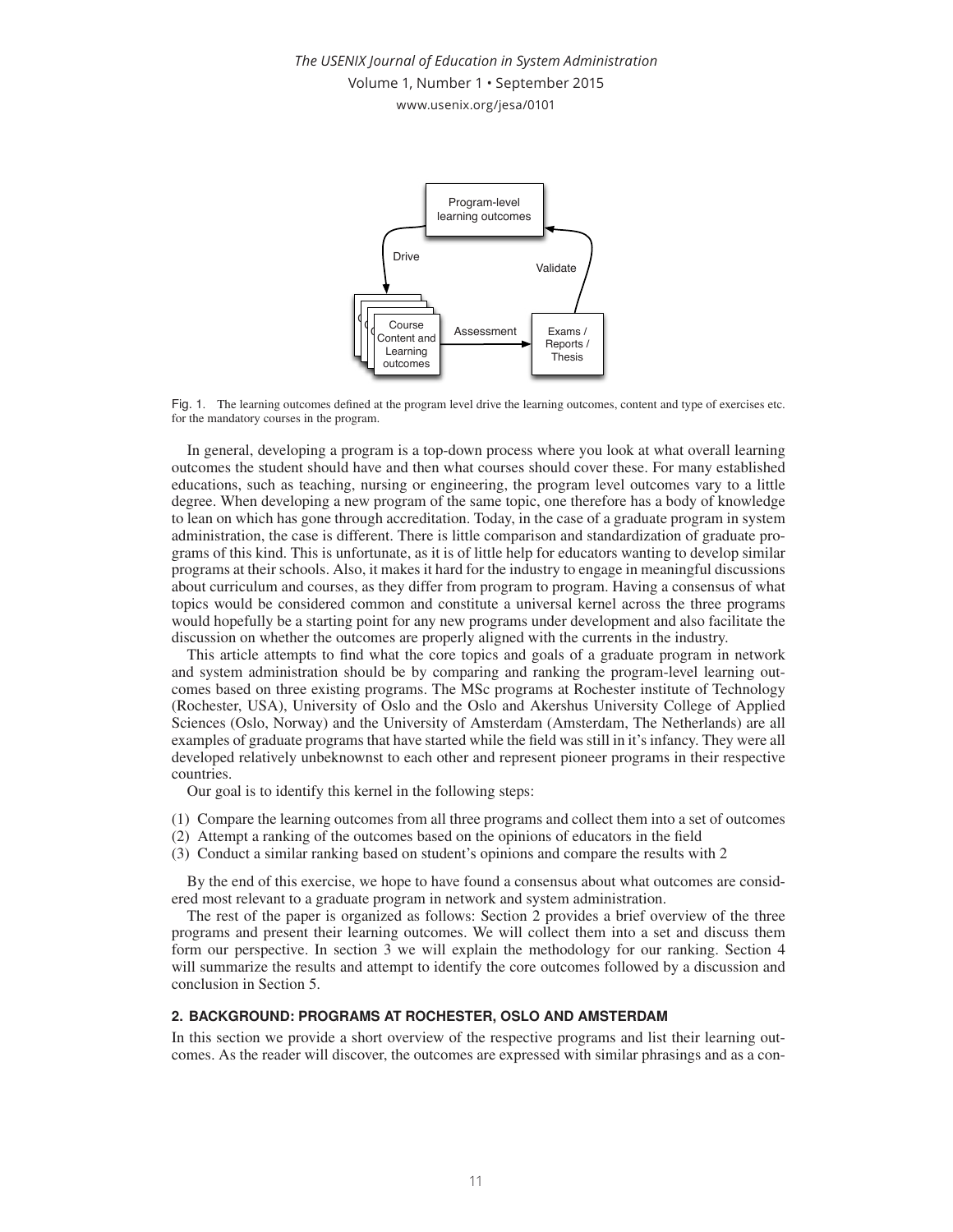tinuation of the sentence "After successful completion, the candidate ...". The authors have taken the liberty to modify selected outcomes in to singular form in order to improve the reading of them. Also, we have included a list of keywords, so that the reader more easily can extract the essence from each outcome. These keywords are our own attempt to classify the learning outcomes and do not represent any tradition in the development and presentation of learning outcomes.

### **2.1. Master in Network and System Administration at the University of Oslo and the Oslo and Akershus University College of Applied Sciences, Norway**

This two-year program is a collaboration between the University of Oslo and the Oslo and Akershus University College of Applied Sciences. It is a MSc track within computer science that is available to graduates with a computer science or computer engineering degree. The first enrollment into the program was in 2003. Today about 25 students are accepted into the program each year. More information about the program can be found here: [10]

Compared to the other two programs, this has the longest list of learning outcomes. This is due to the local accreditation process in the Norwegian education system. The learning outcomes are to be described in three categories: Knowledge, Skill and General Competence. This increases the number of outcomes since a learning outcome might describe knowledge about a practice and then another would describe the skill of mastering said practice. The outcomes found in the general competence part, are often applicable for many programs, such as the ability to work independently and to complete a research project. In other accreditation bodies, such as ABET, these are embedded in the criteria themselves and do not have to be specified [1]. For the convenience of the reader, we have combined all three categories, since the other programs do not have this distinction.

*2.1.1. Learning outcomes.* After successful completion of the program, the candidate ...

- (1) has thorough knowledge of the professions within network and system administration and their role in businesses, organizations and society *Keywords: Professional development*
- (2) has a thorough knowledge of the processes and methodologies applied by network and system administrators

*Keywords: Processes*

(3) has advanced knowledge of how network and system administration is applied at enterprisescale organizations

*Keywords: Processes, Scale, Enterprise*

(4) can apply knowledge to new areas within the academic field of network and system administration

*Keywords: Innovate, Science*

- (5) can analyze academic problems within the field of system administration based on its processes, tradition and role in society *Keywords: Analysis, Science*
- (6) can design and implement scalable and robust service architectures that represent modern and real-life scenarios

*Keywords: Scale, Deploy, Industry-relevant*

- (7) can analyze existing theories, methods and interpretations in network and system administration and work independently on practical and theoretical problems *Keywords: Analysis, Top/Down, Independence*
- (8) can use relevant methods for research, academic and development work within the field of system administration in an independent manner *Keywords: Independence, Science*
- (9) can carry out independent research or development projects within the field of system administration under supervision and in accordance with applicable norms for research ethics *Keywords: Independence, Science, Ethics*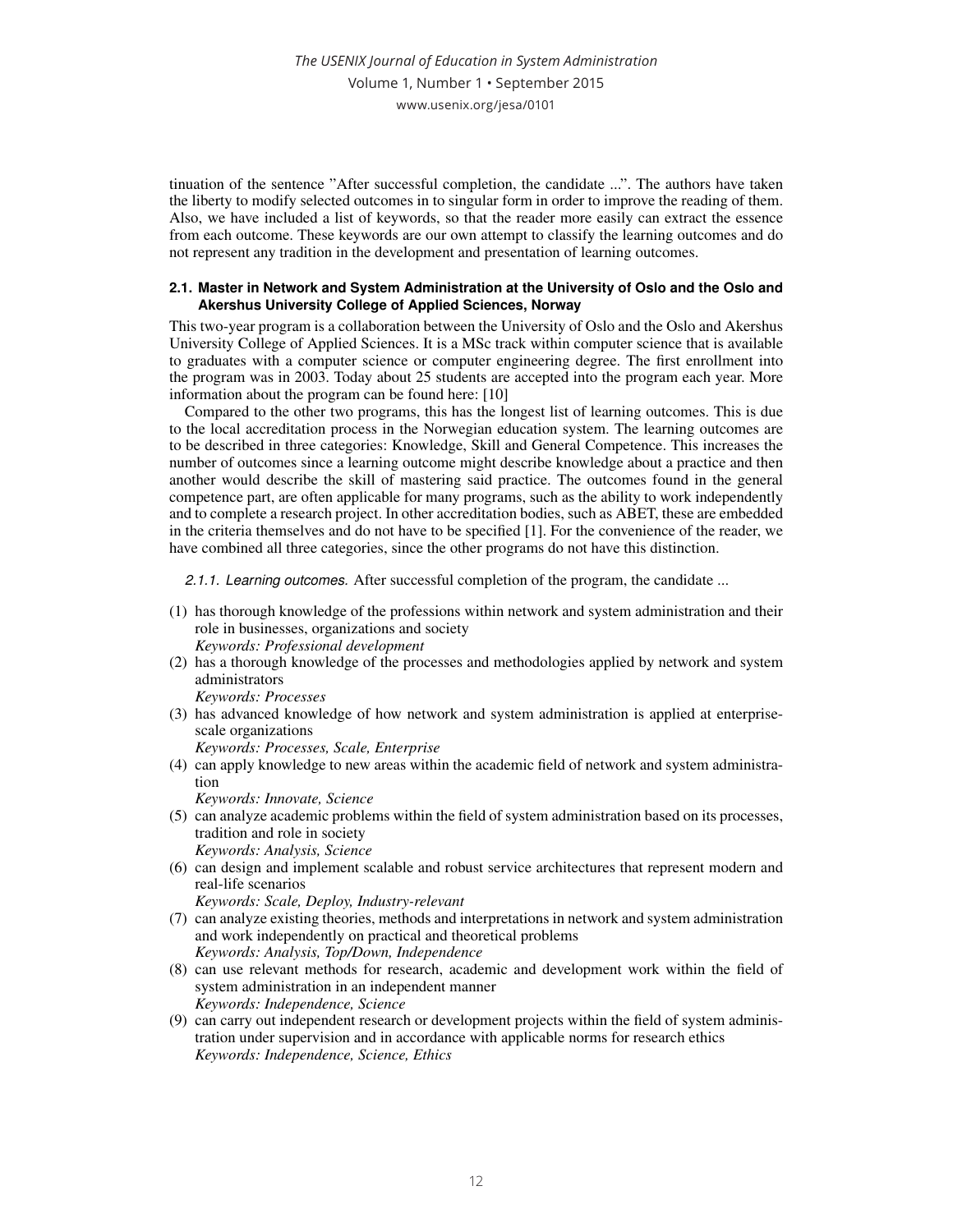- (10) can apply methods and best practices in the field of system administration in order to evaluate and assess quality in the profession *Keywords: Analysis, Best-Practice*
- (11) can identify and communicate common facets and challenges within the field of system administration

*Keywords:Analysis, Top/Down, Communicate*

(12) can deploy, use and manage systems and services that in complexity and scale represent enterprise scenarios

*Keywords: Deploy, Manage, Scale, Enterprise*

(13) can design IT infrastructures that secure and ensure availability and quality of services and systems

*Keywords: Infrastructure, Design, Quality of Service*

- (14) can analyze relevant academic, professional and research ethical problems in the field of network and system administration *Keywords: Analysis, Ethics*
- (15) can apply his/her knowledge and skills in new areas in order to carry out advanced assignments in the field of network and system administration *Keywords: Innovate, Learning*
- (16) can communicate extensive independent work and master the language and terminology of the academic field of network and system administration *Keywords:Communicate, Science*
- (17) can disseminate academic and professional issues, analyses and conclusions in the field of network and system administration to experts and non-experts alike *Keywords: Communicate, Science, Top/Down*
- (18) can contribute to new thinking and innovation processes *Keywords: Innovate*
- (19) has a professional attitude towards his/her field, including an awareness of ethical issues *Keywords: Ethics*

### **2.2. Master in System and Network Engineering at the University of Amsterdam, The Netherlands**

This program is offered at the University of Amsterdam and is available to students with a computer science or computer engineering background. Compared to the other two programs, this is a singleyear track, however with a three-semester model. This makes it a rather intensive program, but students have reported a positive attitude towards this model, as it enables them to enter professional life earlier. The first year of enrollment was 2003 and today about 30 students are accepted each year. The contents and organization of the Amsterdam and Oslo program have perviously been discussed by Burgess and Koymans[3]. More information about the program can be found here: [11]

The number of learning outcomes are fewer compared with Oslo, but they contain many of the same keywords.

*2.2.1. Learning outcomes.* After successful completion of the program, the candidate ...

- (1) has knowledge on an abstract level of the operation of computers and networks with respect to interfaces, protocols and software *Keywords: Top/Down, Network, Systems*
- (2) is able to translate abstract knowledge into concrete system and network configurations, independent of underlying vendor technology
	- *Keywords: Top/Down, Network, Systems, Configure*
- (3) is able to acquire knowledge about innovative technologies and evaluate their potential *Keywords: Analysis, Learning*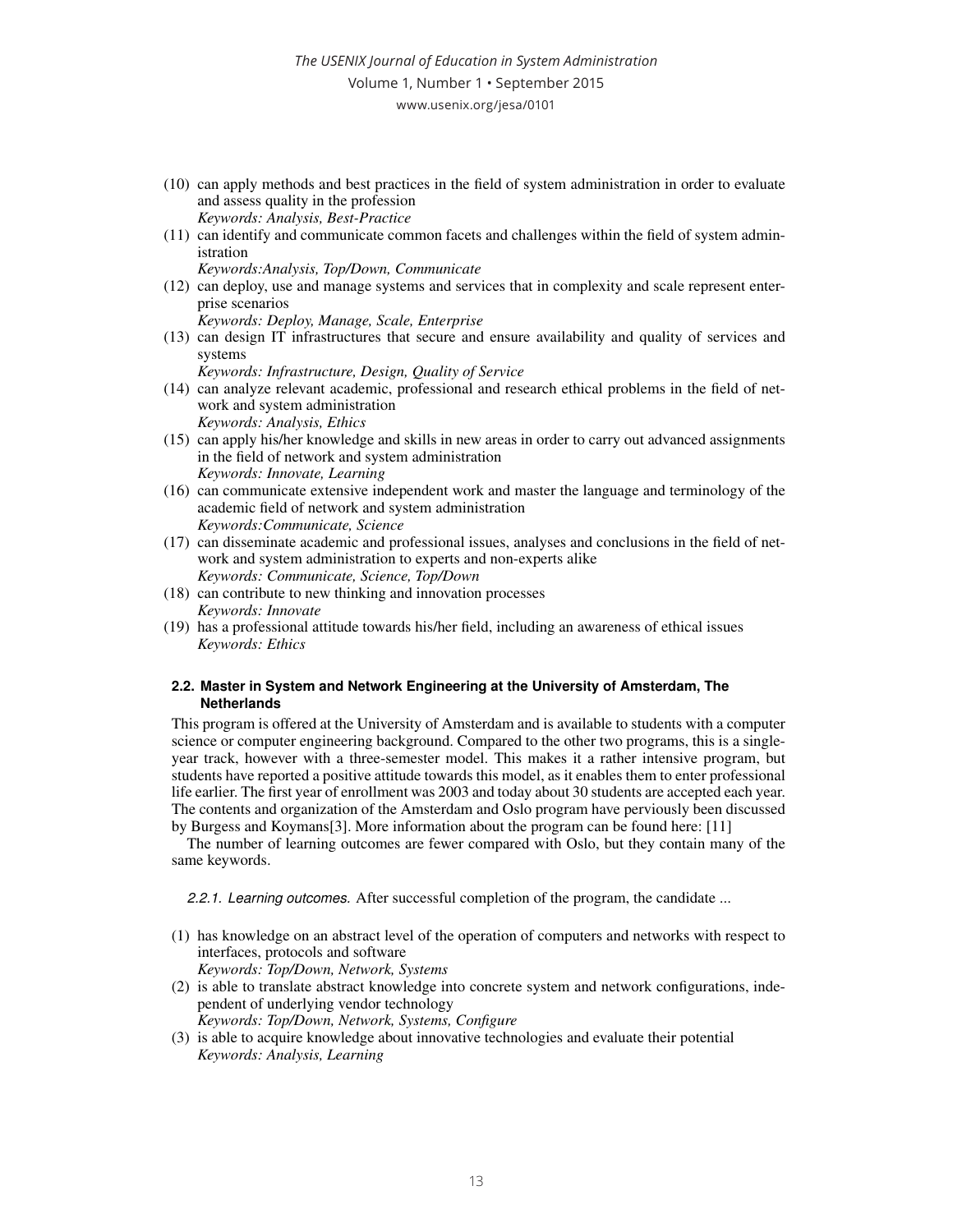(4) is able to become acquainted with research methods in the domain within a short period of time and are able to apply these

*Keywords: Learning, Science, Utilize*

- (5) is able to accommodate research innovations in an evolutionary way into existing systems *Keywords: Science, Utilize*
- (6) is familiar with the philosophy and practice of Open Technology and are able to evaluate its strength and possibilities in relation to proprietary technology *Keywords: Critical, Open Source*
- (7) is able to build innovative systems using Open Components *Keywords: Innovate, Configure, Deploy, Code*
- (8) is familiar with the ethical and juridical aspects of their research *Keywords: Science, Ethics*
- (9) is able to recognize security aspects of systems on all levels and to take adequate measures to eliminate security problems where needed *Keywords:Security, Top/Down*

## **2.3. Master in Networking and Systems Administration at Rochester Institute of Technology, USA**

This two-year program is offered at Rochester Institute of Technology in USA which also offers an undergraduate program with the same topic. Compared to the two other programs, this offers distinct tracks for students to take based on their preference. They are named *knowledge domains*, which are Management, Professional and Research. In addition, students can chose between a project or thesis option where they either complete a technical project or a more scientifically oriented thesis. First enrollment into this program was in 2007 and 17 students are estimated to begin in 2015. More information about the program can be found here: [6]

*2.3.1. Learning outcomes.* After successful completion of the program, the candidate ...

- (1) will be able to describe technologies emerging in the field of networking and system administration and their impact on large organizations *Keywords: Top/Down, Communicate*
- (2) will be able to be a key contributing member in the development, management, or research of the computing infrastructure of an enterprise *Keywords: Code, Manage, Science, Infrastructure, Enterprise*
- (3) will be able to describe and implement technologies important to the management and deployment of large scale computing environments
	- *Keywords: Communicate, Deploy, Configure, Scale*
- (4) will be able to interface and communicate effectively at all levels of an organization *Keywords: Communicate, Top/Down, Organization*
- (5) will be able to design and write effective computer and network policies that meet the operational and business goals of their organizations *Keywords: Communicate, Policy, Organization*
- (6) will be prepared to participate effectively in research positions, leadership positions, or professional careers in computing in both private and public sectors, or alternatively, for admission to other academic programs

*Keywords: Science, Professional development*

### **2.4. Comparison of learning outcomes**

As all programs are well-established and have passed local quality assurance processes, there are no inappropriate or irrelevant learning outcomes. Every outcome is clearly a part of what one would consider valuable knowledge and skills for a career in system administration. However, we are interested in the relationship between them. When developing a program from its outcomes, it is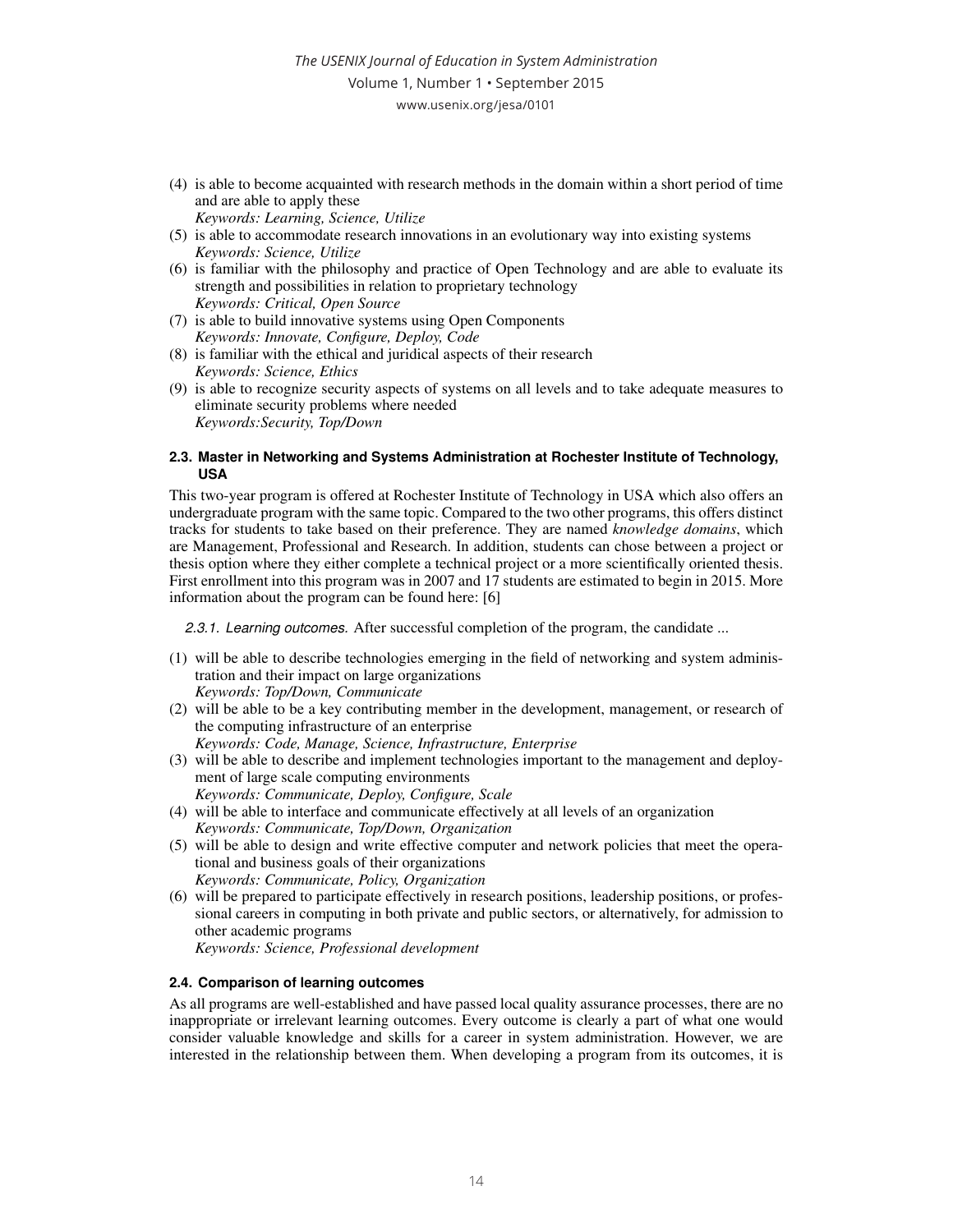| Rank                    | Score          | Respondent<br>$\rightarrow$ | Respondent<br>N | Respondent<br>$\boldsymbol{\omega}$ | Respondent<br>$\overline{4}$ | <b>Final ranking</b><br>based on<br>average score |      |  |
|-------------------------|----------------|-----------------------------|-----------------|-------------------------------------|------------------------------|---------------------------------------------------|------|--|
| 1                       | 4              | C <sub>2</sub>              | C <sub>1</sub>  | C <sub>2</sub>                      | C <sub>3</sub>               | C <sub>2</sub>                                    | 3.50 |  |
| $\overline{c}$          | 3              | C <sub>1</sub>              | C <sub>2</sub>  | C <sub>3</sub>                      | C <sub>2</sub>               | C <sub>3</sub>                                    | 2.75 |  |
| 3                       | $\overline{c}$ | C <sub>3</sub>              | C <sub>3</sub>  | C <sub>4</sub>                      | C <sub>1</sub>               | C <sub>1</sub>                                    | 2.50 |  |
| $\overline{\mathbf{4}}$ |                | C <sub>4</sub>              | C <sub>4</sub>  | C <sub>1</sub>                      | C <sub>4</sub>               | C <sub>4</sub>                                    | 1.25 |  |
|                         |                |                             |                 |                                     |                              |                                                   |      |  |

Fig. 2. This illustration shows an example of the tournament game. Every respondent completes one tournament, ranking the contestants C1 to C4. Every rank position is awarded a score which is collected and averaged to calculate the final ranking.

challenging to balance the amount of time spent on each outcome. Which one is more important? Where should the focus be?

There seem to be some keywords that are emphasized more at different programs. For example, at Rochester, the ability to communicate, participate and be a productive member is visible. At the Amsterdam program, Open Technology, Open Components and vendor independence is mentioned, which is not present in the other two. The Oslo program contains outcomes that speak to the ability to work independently, ethically and with a professional attitude, which stem from the learning outcomes in the general competence category.

## **3. SINGLE-ELIMINATION TOURNAMENTS FOR IMPORTANCE RANKING**

The predictive power of tournaments is widely studied. This paper does not intend to summarize the wealth of knowledge accumulated in the field of statistics and all applications of tournaments and their varying formats. A good investigation into the relationship of noise and the predictive power of elimination tournaments has been done by Ryvkin et. al. [7; 9; 8]

In order to provide a ranking of all the outcomes, a pseudo single-elimination tournament-style game was developed as a form of web-based survey. In the tournament, all learning outcomes are seeded into rounds of matches. A survey respondent will be faced with a series of single matches with the text "Which of the two learning outcomes is the most important for a MSc programme in network and system administration?". The respondent must decide which of the two presented outcomes is the most important by clicking on it. The designated important is considered a "winner" in the match and moves on to meet another winner from the same tournament round. The whole survey resembles that of a tournament, where the final winner is the one that has consistently been deemed most important by the respondent. In addition, all "losers" are not immediately eliminated, but have to compete against other losers and so on. An example of this is in the soccer world cup or the Olympics Games, where the 3rd place is determined by the two semi-final losers. By including this process for all the losers, the result is a complete ranking where all the initial contestants will end up with a position. For example, the losers of the first round of matches compete for the bottom half of the positions. At the end of a tournament, each position is awarded with a score, the highest ranking getting the highest score. Since each respondent completes one tournament, all the scores will be collected into a cumulative score where the learning outcomes with a consistent high ranking will end up with a high total score.

The above described ranking system was implemented as a web-based survey. Individual match data as well as scores of the tournaments were stored in a database for later analysis. For practical reasons, a seed setting was included, since these tournaments made most sense when the number of contestants were in the power of two (4,8,16 and so on). In the case where the number of contestants was not the power of two, one could pick a seed that would be close, like 8 in the case of 11 contestants. In that case, every tournament would start with a random 8 from the original 11. The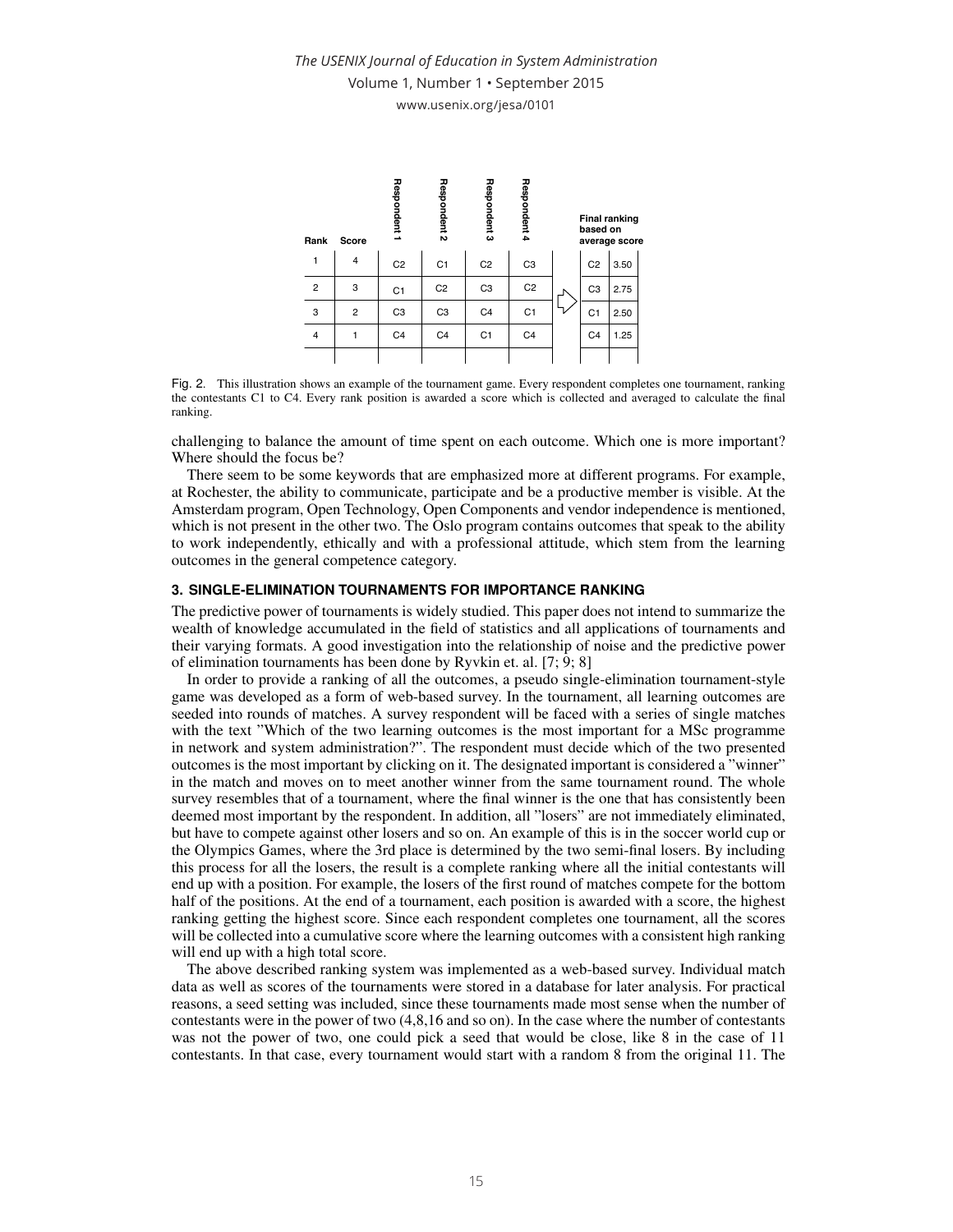downside of this is that one does not fully control the number of tournaments every contestant participates in.

## **4. LEARNING OUTCOME RANKING BASED ON EDUCATORS AND STUDENT OPINIONS**

During the 2014 USENIX Summit for Educators in System administration (SESA14), the participants were asked to complete such a tournament each with the results collected for this study. The summit represents a unique venue for educators and industry representatives to discuss and present topics with regard to education of system administration. The audience at SESA 14 were selected as an expert group for our survey, representing an international community of educators and industry participants who all have an expressed interest in system administration education by virtue of being present at SESA 14. All the learning outcomes from the three programs amount to 34, so a seed of 32 was chosen. This means that every participant only had a tournament of 32 learning outcomes, which was a considerable task with many individual matches. 13 anonymous tournaments were completed, which is 81.25% of the people present at SESA during the exercise. A total of 977 individual matches were registered.

A similar exercise was conducted on a class of 2nd year master students at the program in Oslo. The difference from the SESA14 group was a much lower seed, only 16. The reasoning for this was that since the students were asked via email to complete a tournament each, it was more unlikely that they would complete all the matches and end up with incomplete results. A total of 16 tournaments were completed with a total of 458 individual matches.

### **4.1. Ranking Results from SESA14**

In order to analyze the results we will attempt to identify clusters of topics or outcomes if outcomes of similar phrasings are located close to each other and with similar scores. The resulting list of clusters or topics would hopefully reveal a clearer image of how the topics rank relative to each other.

Table I shows the top 16 outcomes. After the outcome and it's keywords, we see the average score attained by this outcome.

On top is a learning outcome describing the ability to recognize security aspects on all levels and apply needed measures, is the only learning outcome that describes security. The maximum score is 32, so an average of 25.7 is considered to be high. This is echoed by the median of the tournament positions. As this outcome was part of 9 tournaments (last column), it ended up in the top 6 half of those times. A closer inspection shows that it's lowest position in a tournament was 14. This learning outcome is interesting as it is the only one with *security* as a keyword. Security is a major topic within the field of system and network administration and it's high score makes sense.

On second place is a learning outcome that describes the ability to go from an abstract design to a concrete implementation. It captures, besides security, a major part of system administration as it involves many skills, such as abstract reasoning, service design, deployment, installation and configuration. Furthermore, it involves the ability to fill in the details that are omitted by the abstract description, which requires broad knowledge about local policies and technologies. It is, in a sense, the part of the job that "only the system administrator can do" and overlaps very little with other jobs. The outcome is also unique and is the only *Top/Down* item that describes a technical task, the other ones are mainly about analysis and communication. It is understandable that this item got a high score, quite comparable with the first position with an even better median but a marginally lower average.

On the positions 3 and 4 we see two learning outcomes that both contain the keyword *Scale* and *Enterprise*. They describe advanced knowledge and the deployment of enterprise-scale services. Two other learning outcome contain *Scale*, which are on position 7 and 8 with a slightly lower average score but similar median. These four can arguably be grouped together under an "Enterprise-scale" umbrella.

The learning outcomes on positions 5,6,9 and 10 are differently phrased but all speak about nontechnical skills, such as designing services, understanding and assessing processes and best-practice.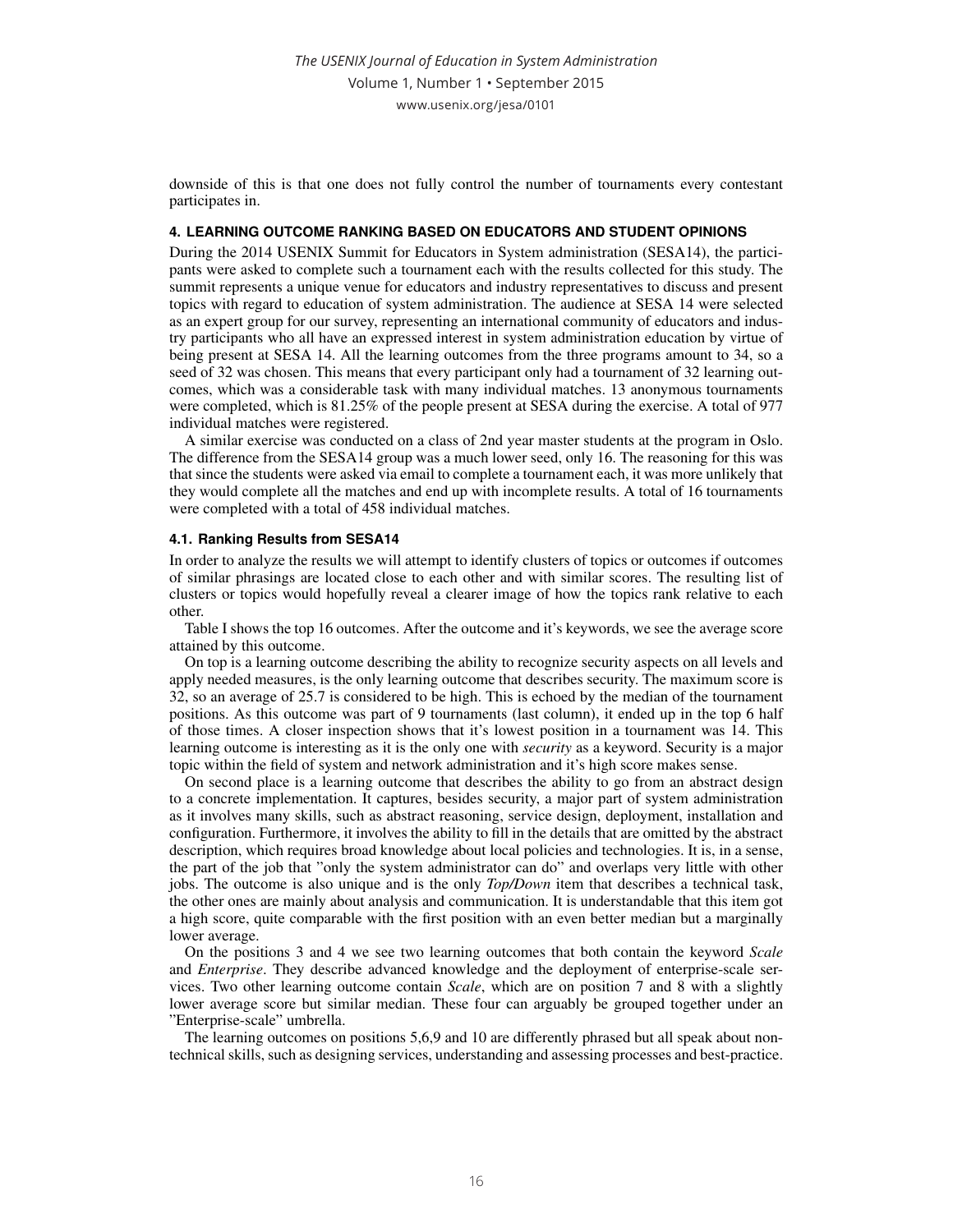|  |  | Table I. Ranking results from SESA14, position 1 - 16 |  |  |
|--|--|-------------------------------------------------------|--|--|
|  |  |                                                       |  |  |

| <b>Position</b> | <b>Learning Outcome</b>                                                                                                                                                                                                                 | <b>Keywords</b>                                                    | Avg.<br><b>Score</b> | <b>Position</b><br>median | Win<br>per-<br>cent-<br>age | <b>Tournaments</b><br>played |
|-----------------|-----------------------------------------------------------------------------------------------------------------------------------------------------------------------------------------------------------------------------------------|--------------------------------------------------------------------|----------------------|---------------------------|-----------------------------|------------------------------|
| $\overline{1}$  | is able to recognize security aspects of systems on all<br>levels and to take adequate measures to eliminate se-<br>curity problems where needed                                                                                        | Security,<br>Top/Down                                              | 25.7                 | $\overline{6}$            | 60.4                        | $\overline{Q}$               |
| $\overline{2}$  | is able to translate abstract knowledge into concrete<br>system and network configurations, independent of<br>underlying vendor technology                                                                                              | Top/Down, Net-<br>work,<br>Systems,<br>Configure                   | 25.5                 | $\overline{5}$            | 62.5                        | $\overline{11}$              |
| $\overline{3}$  | can deploy, use and manage systems and services that<br>in complexity and scale represent enterprise scenarios                                                                                                                          | Deploy, Manage,<br>Scale, Enterprise                               | 23.6                 | $\overline{8}$            | 62.9                        | $\overline{11}$              |
| $\overline{4}$  | has advanced knowledge of how network and system<br>administration is applied at enterprise-scale organiza-<br>tions                                                                                                                    | Processes, Scale,<br>Enterprise                                    | 22.8                 | $\overline{8}$            | 62.3                        | $\overline{12}$              |
| $\overline{5}$  | can design IT infrastructures that secure and ensure<br>availability and quality of services and systems                                                                                                                                | Infrastructure,<br>Design, Quality<br>of Service                   | $\overline{22.3}$    | $\overline{8}$            | $\overline{73}$             | $\overline{12}$              |
| 6               | can apply methods and best practices in the field of<br>system administration in order to evaluate and assess<br>quality in the profession                                                                                              | Analysis,<br>Best-<br>Practice                                     | 21                   | $\overline{9}$            | 66.1                        | 11                           |
| $\overline{7}$  | can design and implement scalable and robust service<br>architectures that represent modern and real-life sce-<br>narios                                                                                                                | Scale.<br>Deploy,<br>Industry-relevant                             | $\overline{20.9}$    | 7.5                       | 66                          | $\overline{10}$              |
| $\overline{8}$  | will be able to describe and implement technologies<br>important to the management and deployment of large<br>scale computing environments                                                                                              | Communicate,<br>Deploy, Config-<br>ure, Scale                      | 20.6                 | $\overline{8}$            | 67.7                        | 13                           |
| $\overline{9}$  | can apply knowledge to new areas within the aca-<br>demic field of network and system administration                                                                                                                                    | Innovate, Science                                                  | 20.5                 | $\overline{11}$           | 61.8                        | $\overline{11}$              |
| $\overline{10}$ | has a thorough knowledge of the processes and<br>methodologies applied by network and system admin-<br>istrators                                                                                                                        | Processes                                                          | $\overline{20.2}$    | $\overline{10}$           | 60.7                        | $\overline{11}$              |
| $\overline{11}$ | can apply his/her knowledge and skills in new areas in<br>order to carry out advanced assignments in the field of<br>network and system administration                                                                                  | Innovate, Learn-<br>ing                                            | 19.8                 | $\overline{9}$            | 64.6                        | $\overline{13}$              |
| $\overline{12}$ | is able to acquire knowledge about innovative tech-<br>nologies and evaluate their potential                                                                                                                                            | Analysis, Learn-<br>ing                                            | 19.8                 | $\overline{11}$           | 54.9                        | $\overline{9}$               |
| 13              | can analyze existing theories, methods and interpreta-<br>tions in network and system administration and work<br>independently on practical and theoretical problems                                                                    | Analysis,<br>Top/Down,<br>Independence                             | 19.7                 | 11                        | 59.2                        | 9                            |
| $\overline{14}$ | will be prepared to participate effectively in research<br>positions, leadership positions, or professional careers<br>in computing in both private and public sectors, or al-<br>ternatively, for admission to other academic programs | Science, Profes-<br>sional<br>develop-<br>ment                     | 17.8                 | $\overline{14}$           | $\overline{51.7}$           | $\overline{11}$              |
| $\overline{15}$ | can use relevant methods for research, academic and<br>development work within the field of system admin-<br>istration in an independent manner                                                                                         | Independence,<br>Science                                           | 16.1                 | $\overline{15}$           | 48.3                        | $\overline{12}$              |
| 16              | will be able to be a key contributing member in the<br>development, management, or research of the com-<br>puting infrastructure of an enterprise                                                                                       | Code.<br>Man-<br>Science,<br>age,<br>Infrastructure,<br>Enterprise | 15.6                 | 17                        | 52.3                        | 13                           |

One could loosely describe them as tasks related to technical work and not to communication skills, as *Communication* is not mentioned in them. We could translate their general essence into "Processes" and "Service Management".

The following 8 outcomes ( 11 to 17 ) are not very specific to system administration, as it details general traits of a successful student: to work independently and also be a good team-member, to be a good learner and to master advanced problems and theories. There are mentions of career options as well as academic work. The medians here are sinking gradually and we are at the point that could be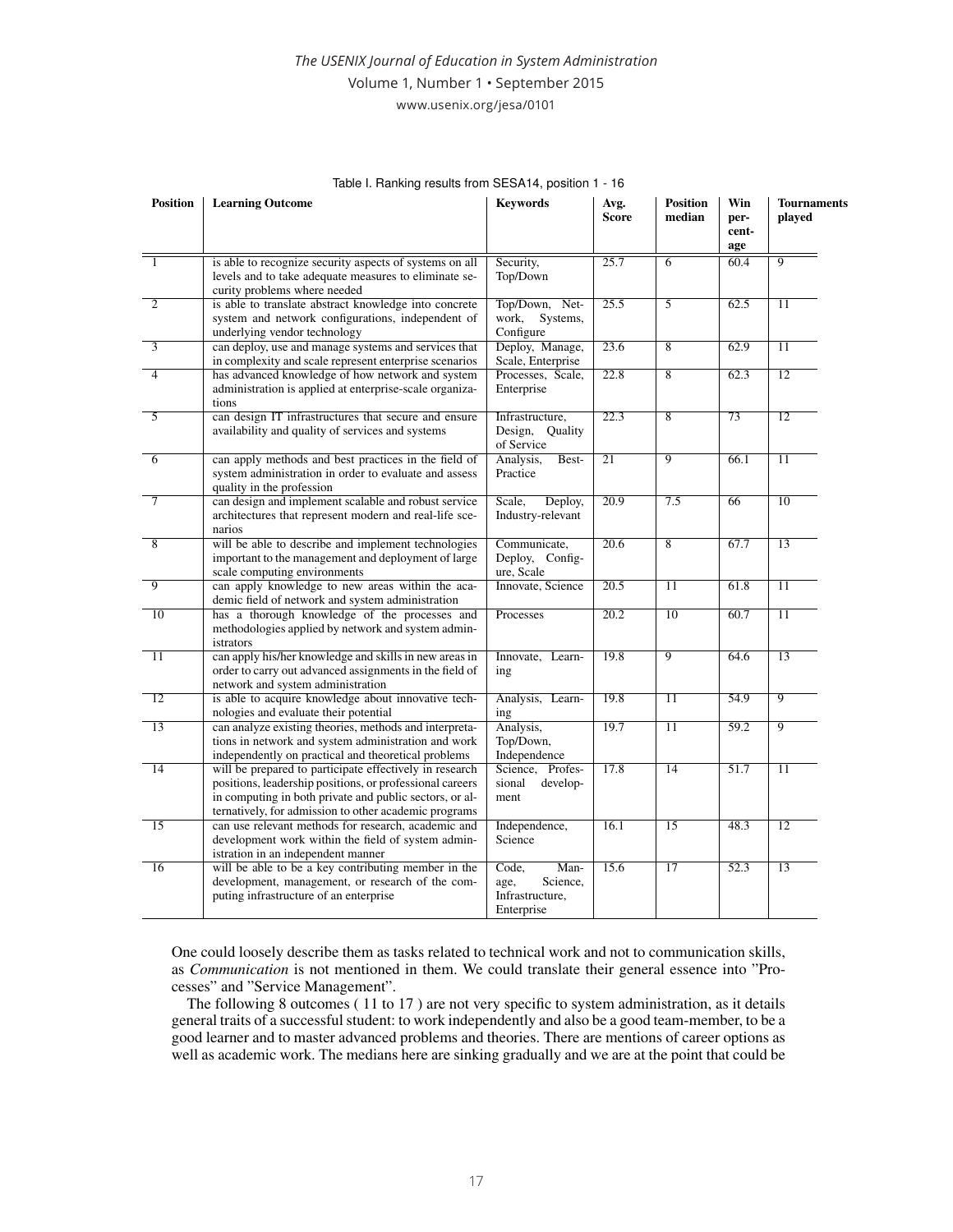described as the middle of the pack. The outcomes mostly win more than they loose, and in singular cases they end up on top. For example, number 14 actually came 1st in one tournament. It is more difficult to group these learning outcomes into one category, but what they have in common would be a trait usually associated with someone who has experience from a graduate program, namely the increased independent work, more theoretical tasks and overall increased level of difficulty. We therefore chose the term "Academic proficiency" as a generalization.

The results continue on Table II. Outcomes from number 18 to 23 are less specific towards system administration. They seem to end up with a lower score than the ones that point to specific problems in the field, such as enterprise-scale services or security. However, it is interesting that most of them are about communication and interfacing with the organization. This is what is commonly described as "soft skills", although the above group may arguably be called a soft skill too. It is interesting to note how communication seems to cluster together like in Table II. As pointed out earlier, the fact that they have a low score does not make them irrelevant in a program, but it is clear here that the more concrete the learning outcome to the core of system administration, the more likely it is to be identified as more important than to "be able to interface and communicate effectively at all levels of an organization".

In a broad sweep, we will group the remaining outcomes into "Scientific work". With very few exceptions, we find the keywords *Science*, *Analysis*, *Innovate* and *Ethics* here. This is where we find the ability to become acquainted with research methods, conduct research by trying out new ideas and innovate as well as communicating results to the public.

#### **4.2. Ranking results for MSc students at Oslo**

These results have generally less data due to the smaller seed for each tournament. Also, the maximum attainable score from a tournament was now 16, so the averages seem at first lower, although they should not be interpreted as such.

The results form Tables III and IV are not well aligned with the SESA14 results, but there are some similarities. By comparing the student rankings with those from SESA14, we discover that about 80% of the outcomes end up 8 positions or less apart in the two tables. The median distance between an outcome's ranking in the two tables is 6. There are a few cases where the distance is large, for example number 20, which is the second ranked outcome in the SESA14 table. The details about this learning outcome in this exercise are that it has participated in only 7 tournaments and ended on the positions 3, 5 (twice), 7, 11, 13 and 14.

These results do not give themselves to clustering the same way, due to the fewer number of matches and the fact that most outcomes have participated in fewer tournaments with less then half of the other outcomes. However, we can recognize some of the trends from the topic ranking from before. We see, for example, that the top 5 learning outcomes all address deployment, configuration and management of systems and services on an enterprise scale. The bottom of the ranking also repeats the same keywords, such as *Ehtics* and *Science*. We interpret the results that they show the same start and end as the SESA14 data, but do not identify strong clusters in the middle.

#### **4.3. Identifying the core role of the MSc graduate**

The tournament exercise revealed clusters in the 34 learning outcomes in the SESA14 data. Based on our analysis the order of the topics is as follows:

- (1) Security
- (2) Translating abstract descriptions into actual implementations
- (3) Enterprise-scale
- (4) Service Management and Processes
- (5) Academic Proficiency
- (6) Communication skills
- (7) Scientific work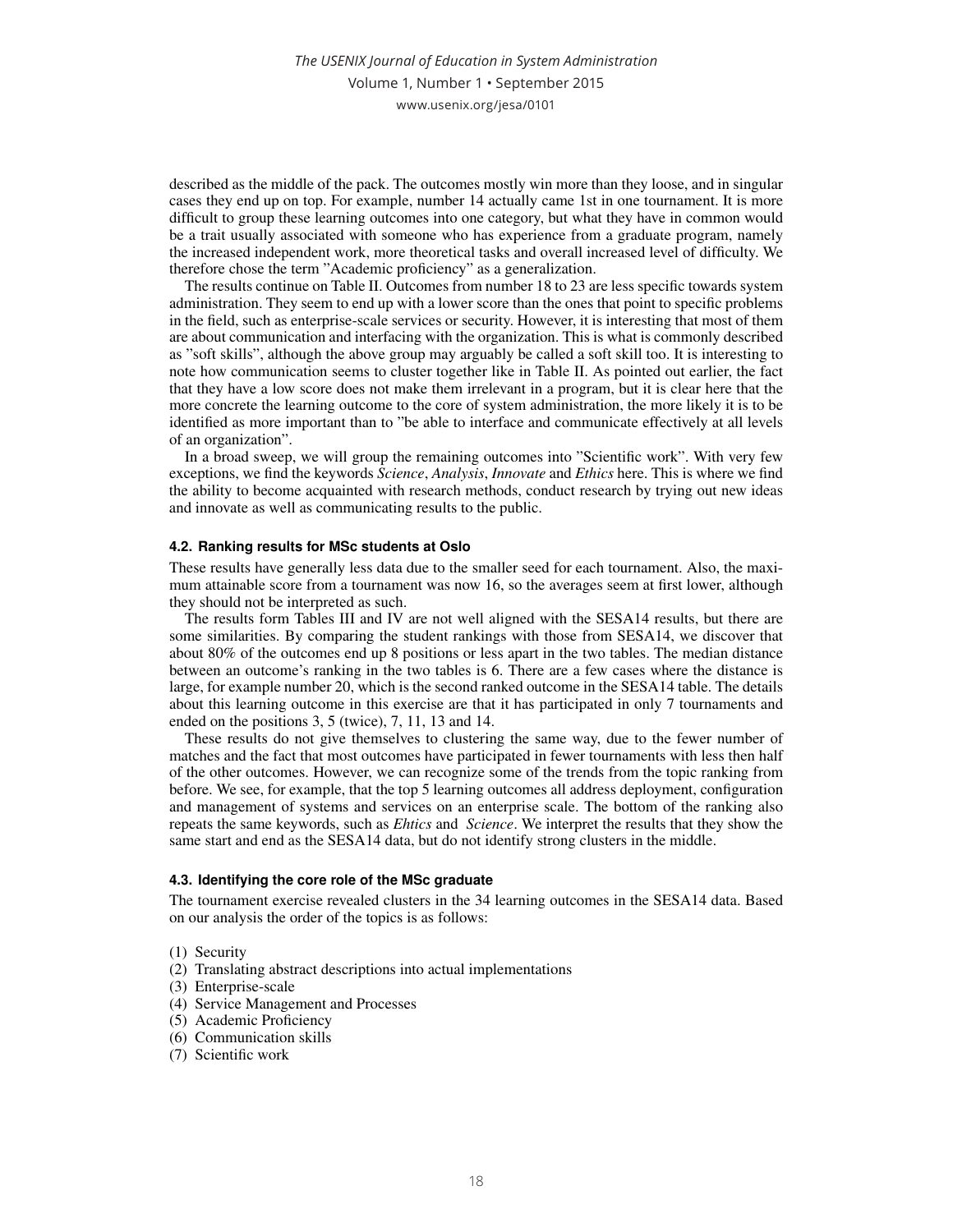| <b>Position</b> | <b>Learning Outcome</b>                                                                                                                                                                       | <b>Keywords</b>                                   | Avg.<br><b>Score</b> | <b>Position</b><br>median | Win<br>per-<br>cent-<br>age | <b>Tournaments</b><br>played |
|-----------------|-----------------------------------------------------------------------------------------------------------------------------------------------------------------------------------------------|---------------------------------------------------|----------------------|---------------------------|-----------------------------|------------------------------|
| $\overline{17}$ | has knowledge on an abstract level of the operation<br>of computers and networks with respect to interfaces,<br>protocols and software                                                        | Top/Down, Net-<br>work, Systems                   | 15.5                 | 18.5                      | 52.9                        | $\overline{10}$              |
| $\overline{18}$ | will be able to interface and communicate effectively<br>at all levels of an organization                                                                                                     | Communicate,<br>Top/Down,<br>Organization         | 15.3                 | $\overline{20}$           | 47.6                        | $\overline{12}$              |
| 19              | will be able to design and write effective computer<br>and network policies that meet the operational and<br>business goals of their organizations                                            | Communicate,<br>Policy, Organiza-<br>tion         | 15.0                 | 13                        | 44.1                        | $\overline{11}$              |
| $\overline{20}$ | can disseminate academic and professional issues,<br>analyses and conclusions in the field of network<br>and system administration to experts and non-experts<br>alike                        | Communicate,<br>Policy, Organiza-<br>tion         | 14.9                 | $\overline{20}$           | $\overline{50}$             | $\overline{11}$              |
| $\overline{21}$ | is familiar with the philosophy and practice of Open<br>Technology and is able to evaluate its strength and<br>possibilities in relation to proprietary technology                            | Critical,<br>Open<br>Source                       | 14.8                 | $\overline{15}$           | 39.7                        | $\overline{11}$              |
| 22              | will be able to describe technologies emerging in the<br>field of networking and system administration and<br>their impact on large organizations                                             | Top/Down, Com-<br>municate                        | 14.3                 | $\overline{17}$           | 53.6                        | 11                           |
| $\overline{23}$ | has thorough knowledge of the professions within<br>network and system administration and their role in<br>businesses, organizations and society                                              | Professional<br>$de-$<br>velopment                | 13.7                 | 16.5                      | 39.6                        | $\overline{10}$              |
| $\overline{24}$ | has a professional attitude towards his/her field, in-<br>cluding an awareness of ethical issues                                                                                              | Ethics                                            | 13.3                 | $\overline{22}$           | 37.3                        | $\overline{11}$              |
| $\overline{25}$ | can identify and communicate common facets and<br>challenges within the field of system administration                                                                                        | Analysis,<br>Top/Down,<br>Communicate             | 12.8                 | $\overline{15}$           | $\overline{40.8}$           | $\overline{9}$               |
| $\overline{26}$ | can carry out independent research or development<br>projects within the field of system administration un-<br>der supervision and in accordance with applicable<br>norms for research ethics | Independence,<br>Science, Ethics                  | 11.8                 | $\overline{21}$           | 45                          | $\overline{11}$              |
| 27              | can analyze academic problems within the field of<br>system administration based on its processes, tradi-<br>tion and role in society                                                         | Analysis, Science                                 | 11.6                 | 20                        | 32.1                        | 10                           |
| $\overline{28}$ | can analyze relevant academic, professional and re-<br>search ethical problems in the field of network and<br>system administration                                                           | Analysis, Ethics                                  | 11.5                 | 19                        | 39                          | $\overline{11}$              |
| 29              | can communicate extensive independent work and<br>master the language and terminology of the academic<br>field of network and system administration                                           | Communicate,<br>Science                           | 11.3                 | $\overline{21}$           | 44.6                        | $\overline{11}$              |
| $\overline{30}$ | can contribute to new thinking and innovation pro-<br>cesses                                                                                                                                  | Innovate                                          | 10.8                 | $\overline{23}$           | $\overline{35}$             | $\overline{12}$              |
| 31              | is able to become acquainted with research methods<br>in the domain within a short period of time and are<br>able to apply these                                                              | $Sci-$<br>Learning,<br>ence, Utilize              | 10.5                 | $\overline{22}$           | 36.2                        | $\overline{11}$              |
| $\overline{32}$ | is able to build innovative systems using Open Com-<br>ponents                                                                                                                                | $Con-$<br>Innovate,<br>figure,<br>Deploy,<br>Code | 9.8                  | 21.5                      | 25.8                        | $\overline{12}$              |
| $\overline{33}$ | is familiar with the ethical and juridical aspects of<br>their research                                                                                                                       | Science, Ethics                                   | 7.8                  | $\overline{25}$           | $\overline{25.5}$           | $\overline{9}$               |
| 34              | is able to accommodate research innovations in an<br>evolutionary way into existing systems                                                                                                   | Science, Utilize                                  | 6.7                  | 27.5                      | 33.3                        | 10                           |

## Table II. Ranking results from SESA14, position 17 - 34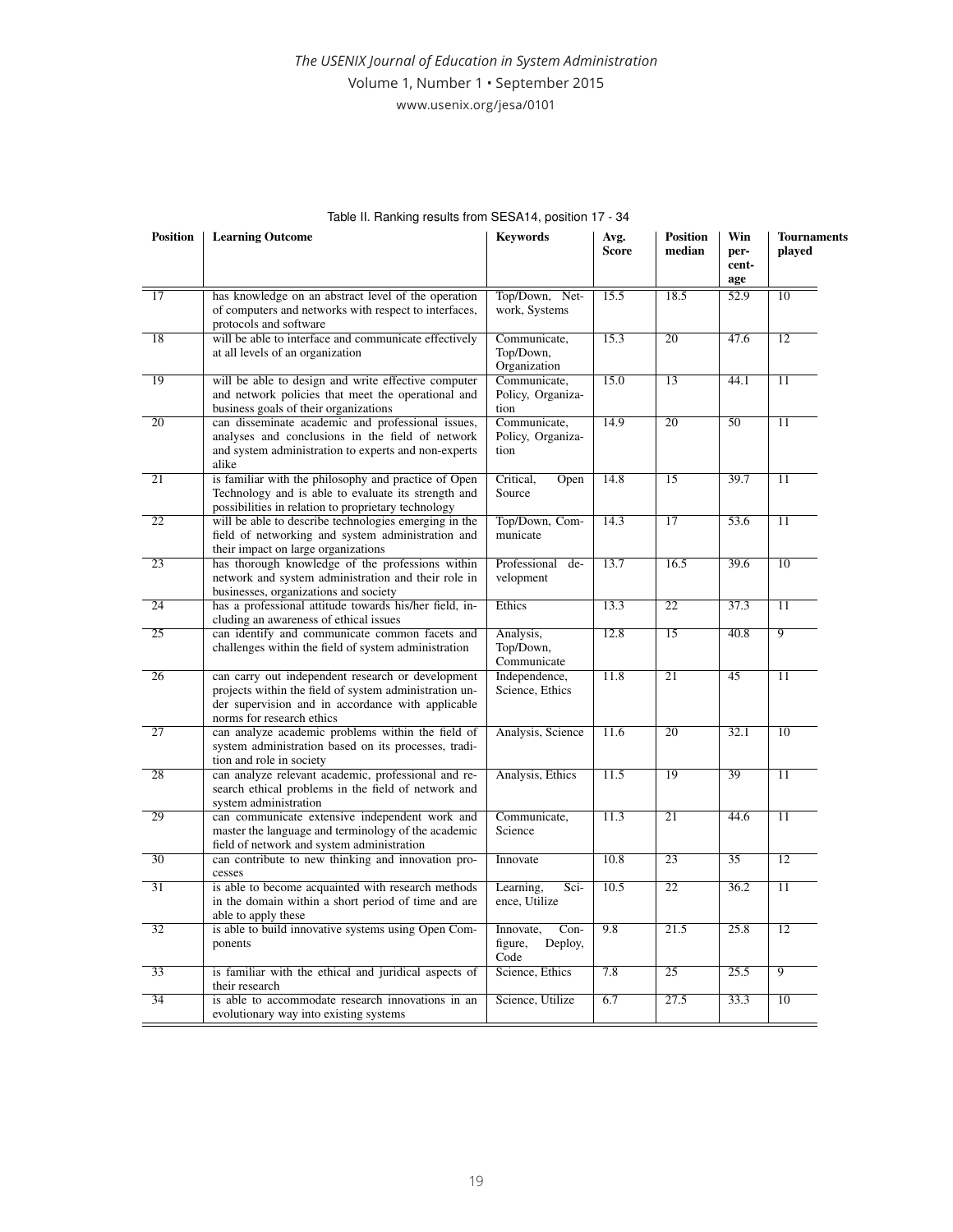|                         | <b>Position</b> Learning Outcome                                                                                                                                                                                                         | <b>Keywords</b>                                                    | SESA14<br>pos.  | Avg.<br><b>Score</b> | <b>Position</b><br>me-<br>dian | Win<br>per-<br>cent-<br>age | <b>Tournaments</b><br>played |
|-------------------------|------------------------------------------------------------------------------------------------------------------------------------------------------------------------------------------------------------------------------------------|--------------------------------------------------------------------|-----------------|----------------------|--------------------------------|-----------------------------|------------------------------|
| 1                       | can design and implement scalable and<br>robust service architectures that represent<br>modern and real-life scenarios                                                                                                                   | Scale,<br>Deploy,<br>Industry-relevant                             | 7               | 11.1                 | 3                              | 71                          | 7                            |
| $\overline{2}$          | can deploy, use and manage systems and ser-<br>vices that in complexity and scale represent<br>enterprise scenarios                                                                                                                      | Deploy, Manage,<br>Scale, Enterprise                               | $\overline{3}$  | 11                   | $\overline{3}$                 | 75                          | $\overline{3}$               |
| $\overline{\mathbf{3}}$ | has advanced knowledge of how network<br>and system administration is applied at<br>enterprise-scale organizations                                                                                                                       | Processes, Scale,<br>Enterprise                                    | 4               | 10.8                 | 4.5                            | 69.2                        | 6                            |
| $\overline{4}$          | will be able to describe and implement tech-<br>nologies important to the management and<br>deployment of large scale computing envi-<br>ronments                                                                                        | Communicate,<br>Deploy, Config-<br>ure, Scale                      | 8               | 10.8                 | 6                              | 61.9                        | 5                            |
| 5                       | can design IT infrastructures that secure and<br>ensure availability and quality of services<br>and systems                                                                                                                              | Infrastructure,<br>Design, Quality<br>of Service                   | 5               | 10.5                 | $\overline{3.5}$               | 55.6                        | 6                            |
| 6                       | will be prepared to participate effectively in<br>research positions, leadership positions, or<br>professional careers in computing in both<br>private and public sectors, or alternatively,<br>for admission to other academic programs | Science, Profes-<br>sional<br>develop-<br>ment                     | 14              | 10.5                 | 4                              | 72.2                        | 4                            |
| 7                       | can disseminate academic and professional<br>issues, analyses and conclusions in the field<br>of network and system administration to ex-<br>perts and non-experts alike                                                                 | Communicate,<br>Policy, Organiza-<br>tion                          | 20              | 10.2                 | 5.5                            | 62.1                        | 6                            |
| $\overline{8}$          | is able to recognize security aspects of sys-<br>tems on all levels and to take adequate mea-<br>sures to eliminate security problems where<br>needed                                                                                    | Security,<br>Top/Down                                              | $\mathbf{1}$    | 9.9                  | $\overline{4}$                 | 50                          | 7                            |
| $\overline{9}$          | can apply his/her knowledge and skills in<br>new areas in order to carry out advanced as-<br>signments in the field of network and system<br>administration                                                                              | Innovate, Learn-<br>ing                                            | 11              | 9.6                  | 6                              | 52.4                        | 5                            |
| 10                      | will be able to be a key contributing mem-<br>ber in the development, management, or re-<br>search of the computing infrastructure of an<br>enterprise                                                                                   | Man-<br>Code,<br>Science,<br>age,<br>Infrastructure,<br>Enterprise | 16              | 9.5                  | 7                              | 64.4                        | 11                           |
| 11                      | has a professional attitude towards his/her<br>field, including an awareness of ethical is-<br>sues                                                                                                                                      | Ethics                                                             | 24              | 8.7                  | 6                              | 41.4                        | 7                            |
| 12                      | has thorough knowledge of the professions<br>within network and system administration<br>and their role in businesses, organizations<br>and society                                                                                      | Professional<br>de-<br>velopment                                   | $\overline{23}$ | 8.7                  | 7                              | 54.8                        | 7                            |
| 13                      | can apply methods and best practices in the<br>field of system administration in order to<br>evaluate and assess quality in the profession                                                                                               | Best-<br>Analysis,<br>practice                                     | 6               | 8.7                  | 8                              | 48.3                        | 7                            |
| 14                      | can use relevant methods for research, aca-<br>demic and development work within the field<br>of system administration in an independent<br>manner                                                                                       | Independence,<br>Science                                           | 15              | 8.6                  | 7                              | 60                          | $\overline{5}$               |
| $\overline{15}$         | will be able to design and write effective<br>computer and network policies that meet the<br>operational and business goals of their orga-<br>nizations                                                                                  | Communicate,<br>Top/Down,<br>Organization                          | 19              | 8.6                  | $\overline{8}$                 | 54.3                        | 7                            |
| 16                      | can apply knowledge to new areas within the<br>academic field of network and system ad-<br>ministration                                                                                                                                  | Innovate, Science                                                  | $\overline{9}$  | 8.5                  | 7.5                            | 55.2                        | 6                            |

## Table III. Ranking results from students, position 1 - 16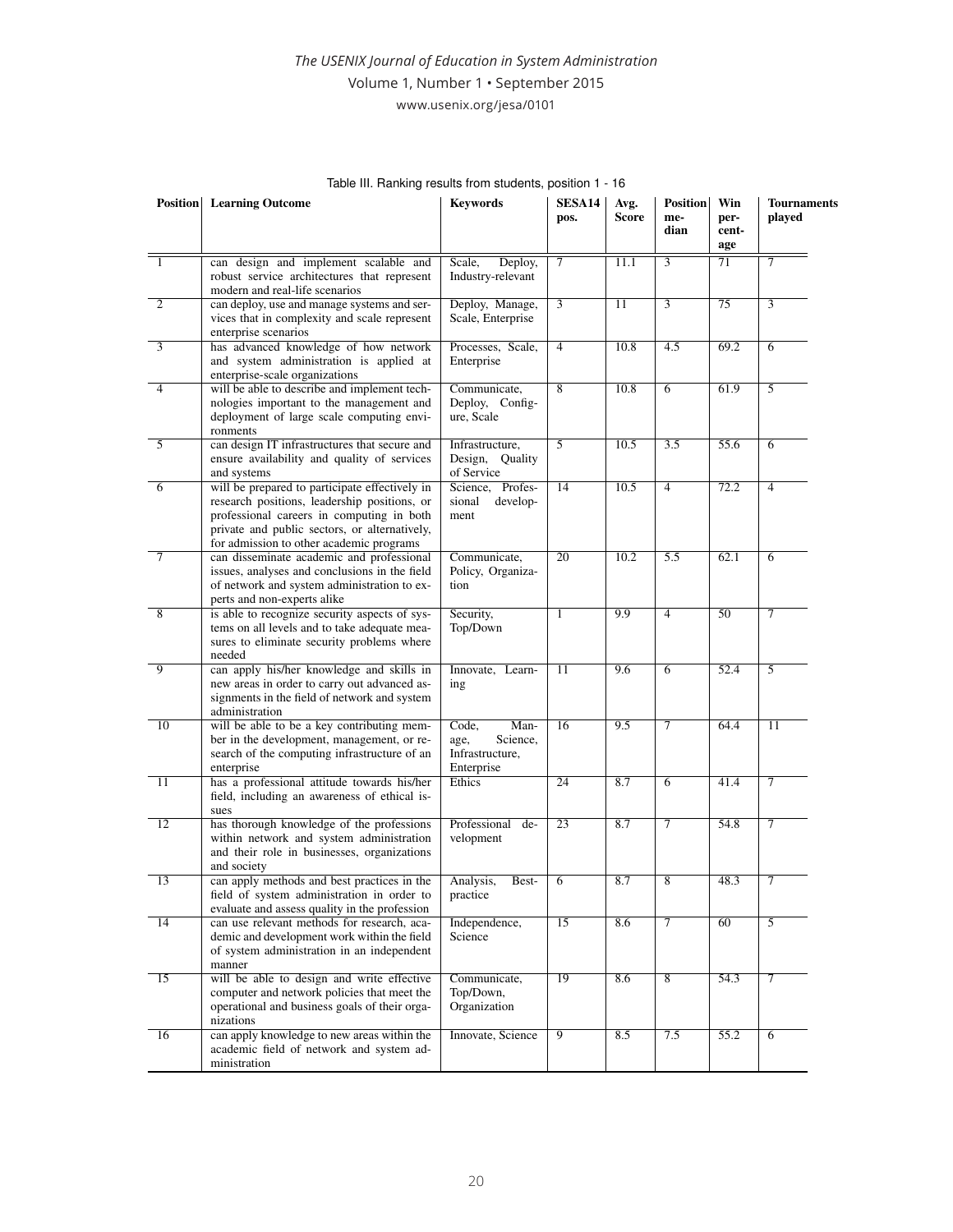|                 | <b>Position</b> Learning Outcome                                                                                                                                                                   | <b>Keywords</b>                                   | <b>SESA14</b><br>pos. | Avg.<br>Score    | <b>Position</b><br>me-<br>dian | Win<br>per-<br>cent-<br>age | <b>Tournaments</b><br>played |
|-----------------|----------------------------------------------------------------------------------------------------------------------------------------------------------------------------------------------------|---------------------------------------------------|-----------------------|------------------|--------------------------------|-----------------------------|------------------------------|
| $\overline{17}$ | can identify and communicate common<br>facets and challenges within the field of sys-<br>tem administration                                                                                        | Analysis,<br>Top/Down,<br>Communicate             | $\overline{25}$       | $\overline{8}$   | 7                              | 45.5                        | 5                            |
| 18              | is familiar with the philosophy and practice<br>of Open Technology and are able to evalu-<br>ate its strength and possibilities in relation to<br>proprietary technology                           | Critical,<br>Open<br>Source                       | 21                    | 8                | 8                              | 42.9                        | 5                            |
| 19              | will be able to interface and communicate ef-<br>fectively at all levels of an organization                                                                                                        | Communicate,<br>Top/Down,<br>Organization         | 18                    | $\overline{8}$   | 10                             | 51.6                        | 7                            |
| 20              | is able to translate abstract knowledge into<br>concrete system and network configurations,<br>independent of underlying vendor technol-<br>ogy                                                    | Top/Down, Net-<br>work, Systems,<br>Configure     | $\overline{2}$        | 7.7              | 7                              | 54.8                        | 7                            |
| 21              | can analyze existing theories, methods and<br>interpretations in network and system ad-<br>ministration and work independently on<br>practical and theoretical problems                            | Analyze,<br>Top/Down,<br>Independence             | 13                    | 7.4              | 7                              | 48.4                        | $\overline{7}$               |
| $\overline{22}$ | has a thorough knowledge of the processes<br>and methodologies applied by network and<br>system administrators                                                                                     | Processes                                         | 10                    | 7.3              | $\overline{9}$                 | $\overline{53.3}$           | $\overline{3}$               |
| 23              | can analyze relevant academic, professional<br>and research ethical problems in the field of<br>network and system administration                                                                  | Analysis, Science                                 | 28                    | 7                | $\overline{8}$                 | 41.9                        | 7                            |
| 24              | is able to acquire knowledge about innova-<br>tive technologies and evaluate their potential                                                                                                       | Analysis, Learn-<br>ing                           | 12                    | 7                | 8.5                            | 51.4                        | 8                            |
| 25              | is able to build innovative systems using<br>Open Components                                                                                                                                       | Innovate,<br>$Con-$<br>figure,<br>Deploy,<br>Code | $\overline{32}$       | 6.8              | $\overline{10}$                | 42.9                        | $\overline{5}$               |
| 26              | can contribute to new thinking and innova-<br>tion processes                                                                                                                                       | Innovate                                          | $\overline{30}$       | 6.1              | $\overline{12}$                | 35.9                        | $\overline{9}$               |
| $\overline{27}$ | is able to become acquainted with research<br>methods in the domain within a short period<br>of time and are able to apply these                                                                   | Sci-<br>Learning,<br>ence, Utilize                | $\overline{31}$       | $\overline{6}$   | 10.5                           | 38.5                        | $\overline{6}$               |
| 28              | is able to accommodate research innovations<br>in an evolutionary way into existing systems                                                                                                        | Science, Utilize                                  | 34                    | 6                | 11                             | 35.3                        | $\overline{4}$               |
| $\overline{29}$ | will be able to describe technologies emerg-<br>ing in the field of networking and system ad-<br>ministration and their impact on large orga-<br>nizations                                         | Top/Down, Com-<br>municate                        | $\overline{22}$       | $\overline{5.8}$ | $\overline{11}$                | 52.6                        | $\overline{4}$               |
| $\overline{30}$ | can communicate extensive independent<br>work and master the language and terminol-<br>ogy of the academic field of network and<br>system administration                                           | Communicate,<br>Science                           | 29                    | 5.4              | $\overline{12}$                | 39.6                        | $\overline{11}$              |
| 31              | can carry out independent research or devel-<br>opment projects within the field of system<br>administration under supervision and in ac-<br>cordance with applicable norms for research<br>ethics | Independence,<br>Science, Ethics                  | 26                    | 5.2              | 12                             | 38.1                        | 5                            |
| $\overline{32}$ | has knowledge on an abstract level of the op-<br>eration of computers and networks with re-<br>spect to interfaces, protocols and software                                                         | Top/Down, Net-<br>work, Systems                   | 17                    | 4.6              | 16                             | $\overline{37}$             | 5                            |
| $\overline{33}$ | can analyze academic problems within the<br>field of system administration based on its<br>processes, tradition and role in society                                                                | Analysis, Science                                 | 27                    | 4.2              | $\overline{13}$                | 33.3                        | 5                            |
| 34              | is familiar with the ethical and juridical as-<br>pects of their research                                                                                                                          | Science, Ethics                                   | 33                    | 3.2              | 13.5                           | $\overline{24}$             | 6                            |

Table IV. Ranking results from students, position 17 - 34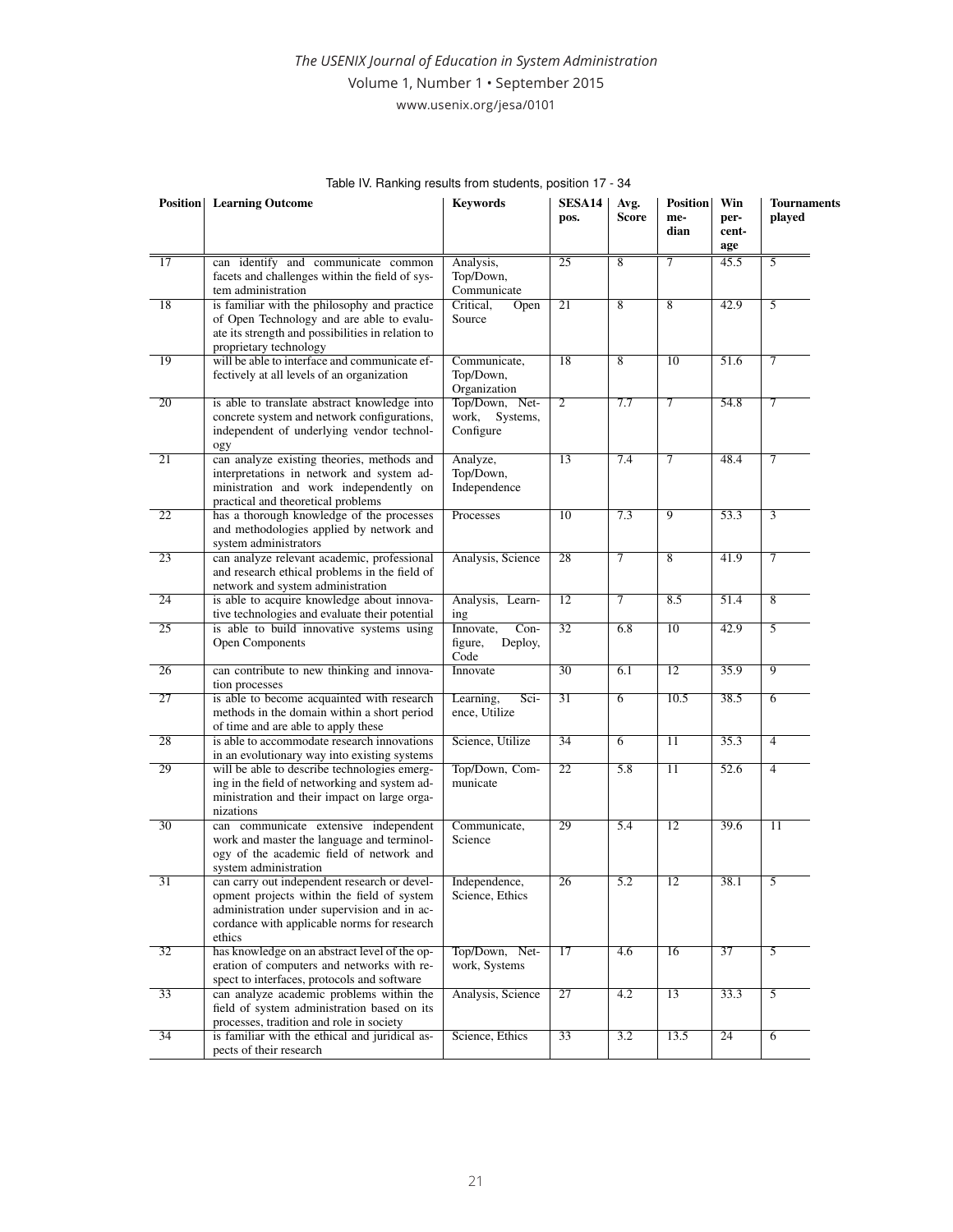#### **Software development lifecycle**



Fig. 3. A graduate level education in system administration is expected to provide some proficiency in many phases of a software development. During the final stages the expertise of the system administrator becomes more essential and is awarded more importance in the ranking.

It is interesting to see how the list goes from practical and concrete to the theoretical, underlining the focus of being a profession-oriented education. Security came on top because the only learning outcome with a security focus also got the highest average score. With more learning outcomes with a similar focus, we could have seen if the result would be consistent. In the case where there were several outcomes of the same topic we found that they ended up in proximity to each other.

Considering the ranking of the topics we can build a better understanding of where a candidate should be useful and expected to contribute. In a modern software lifecycle there are several phases where we find learning outcomes in our table that are applicable. There is research and innovation, design and communication, development and finally deployment and hardening. None of the learning outcomes can be omitted, so a certain proficiency in all fields can arguably be expected to some degree of a graduating candidate. But with other programs specializing in the earlier stages of the lifecycle system administrators would most likely only form a part of a team. In the deployment and stage, it is the expertise of the system administrator that is essential and requires them to be proficient to a higher degree on these areas than the preceding ones, See Figure 3.

Again, we need to stress that none of the outcomes and topics should be considered *unimportant*. The total spectrum of the learning outcomes showcase that the system administrator is expected to function as a team member in many areas.

#### **5. DISCUSSION**

During discussions at USENIX SESA or Sysadmin Education Workshop at the USENIX Large Installation System Administration conference, we find that many of the skills and knowledge presented in the learning outcomes resonate with what is considered important. However, there are two items which are missing: maintenance and troubleshooting. Undoubtedly, they make up a portion of a system administrators tasks, why are they not mentioned in the learning outcomes? In Figure 3, the software development lifecycle stops at deployment while every system administrator would argue that there is still a long path ahead after that with maintenance, monitoring and troubleshooting.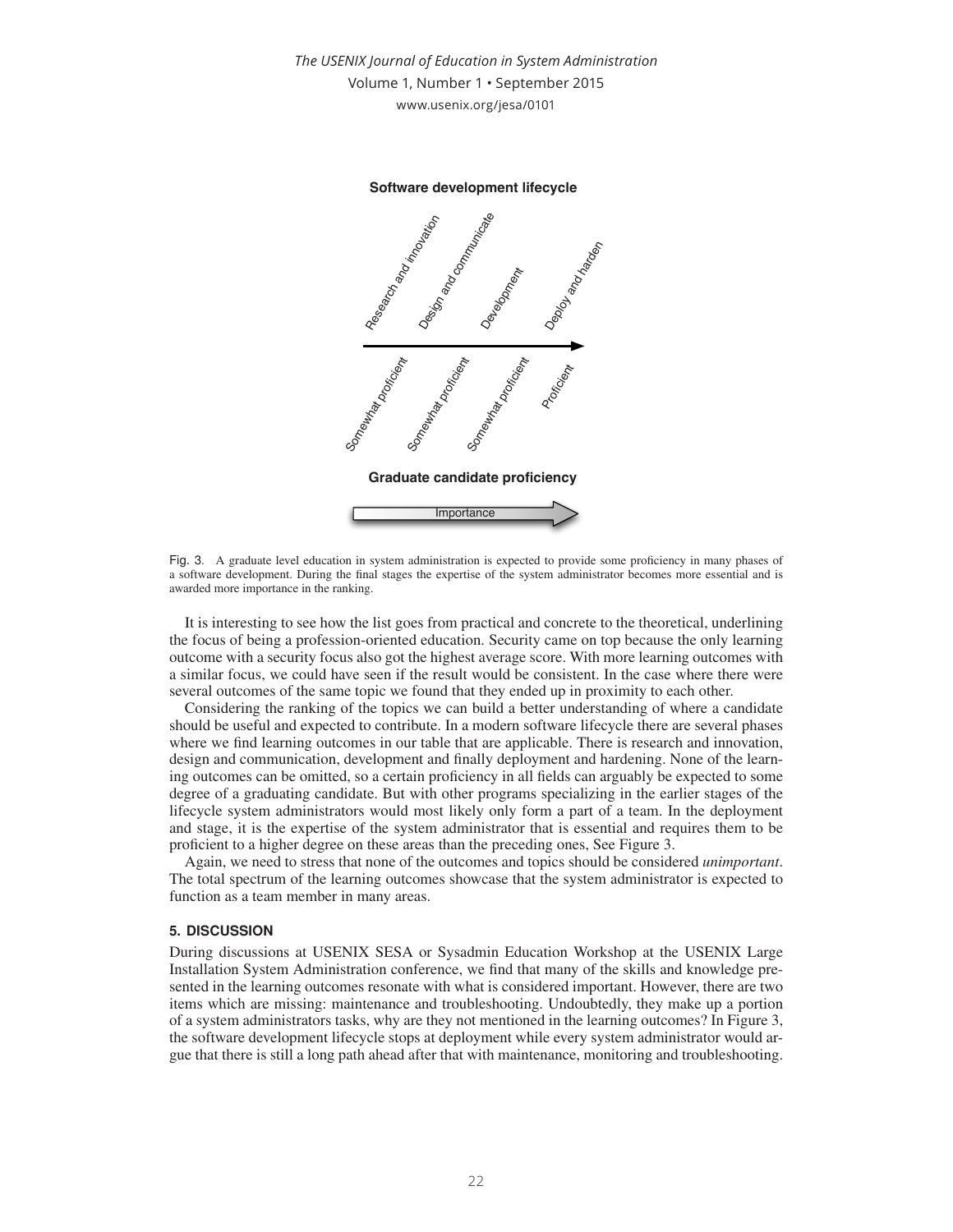One explanation is that they might be considered "helper subjects" that are not a topic in themselves but rather taught indirectly as part of lab work and exercises. However, there are some examples of maintenance tasks that in nature are so complex that certain strategies could be taught and discussed explicitly. One case in point is a rolling upgrade of many servers with a fail-over strategy. Another explanation for not focusing on troubleshooting and maintenance in the learning outcomes is that they could be considered something that needs to be taught at bachelor level, such as undergraduate elective system administration classes. However, this is not a given, as such courses are not available at all schools. It is not unlikely that a student completing one of the three programs mentioned here had no previous system administration courses as part of their undergraduate degree. Looking at undergraduate programs, such as the one at the University College of Gjøvik, we identify courses that address troubleshooting and maintenance to a larger degree[4]. Still, the authors believe that inclusion of these two topics should be discussed further in the future.

One could ask if a MSc graduate is a suitable candidate for a system administration position where the main tasks would be to maintain a small number of servers in a SMB context? Our results suggest otherwise. The fact that enterprise and scale were two important keywords, indicate that the SESA14 audience considered the candidates to be fit for larger and more complex environments where perhaps the approaches and solutions are not straight forward. If so, can a line be drawn between undergraduate system administration programs and graduate ones as to the scale and complexity of the infrastructure? Does the problem scope of a SMB infrastructure represent a good base for an undergraduate students, where certain skills and knowledge still needs to be acquired? Does teaching research and inquiry fit the more dynamic and complex problems of enterprise scale infrastructure? Our data do not answer this question, they merely help formulate it. Still, for us this question raises important points about how the profession and its practice can be properly aligned with the different program levels and will have to be investigated further.

Learning outcomes that spoke of programming scored low in importance. We believe this is because a background in computer science will mean that programming proficiency is present. The student is, in other words, expected to know how to write software and apply that knowledge in an operations setting, meaning scripting and automation. We find that automation combined with the ability to go from abstract to working solution is the basis for building modern platforms for services, such as continuous delivery frameworks and devops. The latter also includes insight into processes and service management, which is present in the learning outcomes as well. This is interesting, as a current trend in service architectures is that of the immutable infrastructure with clouds and containers[2], where software is not *maintained* in the typical sense, but simply re-deployed with a newer version.

The fact that the outcomes of similar topics ended up grouped together indicate that the ranking was rather consistent. This can at least be said for the top and bottom of the results. Also, the clear transition of topics from the concrete to the abstract can be interpreted that there is general consensus amongst the respondents that succeeding at the concrete and practical tasks is most important. SESA14 consisted of academics and members of the industry but the distinction was not recorded in the data. One could raise the question if there is even more consensus should we divide industry and academia into sub-groups. A future study with more targeted audiences would help clarify this. Still, we hope our findings and method can facilitate the development of future programs of the same kind by offering input into what outcomes should be included and were focus should be placed.

#### **5.1. Future work**

The authors plan to investigate the students opinions further, as there results did not yield as clear clusters as the SESA14 data. One approach would be to repeat the survey with the same seed (32) as for SESA14 and for students on all three programs. This would help us look for local differences in expectancies and provide more data for analysis. If the number of matches would make it impractical, a more condensed tournament consisting only of the keywords would also be possible.